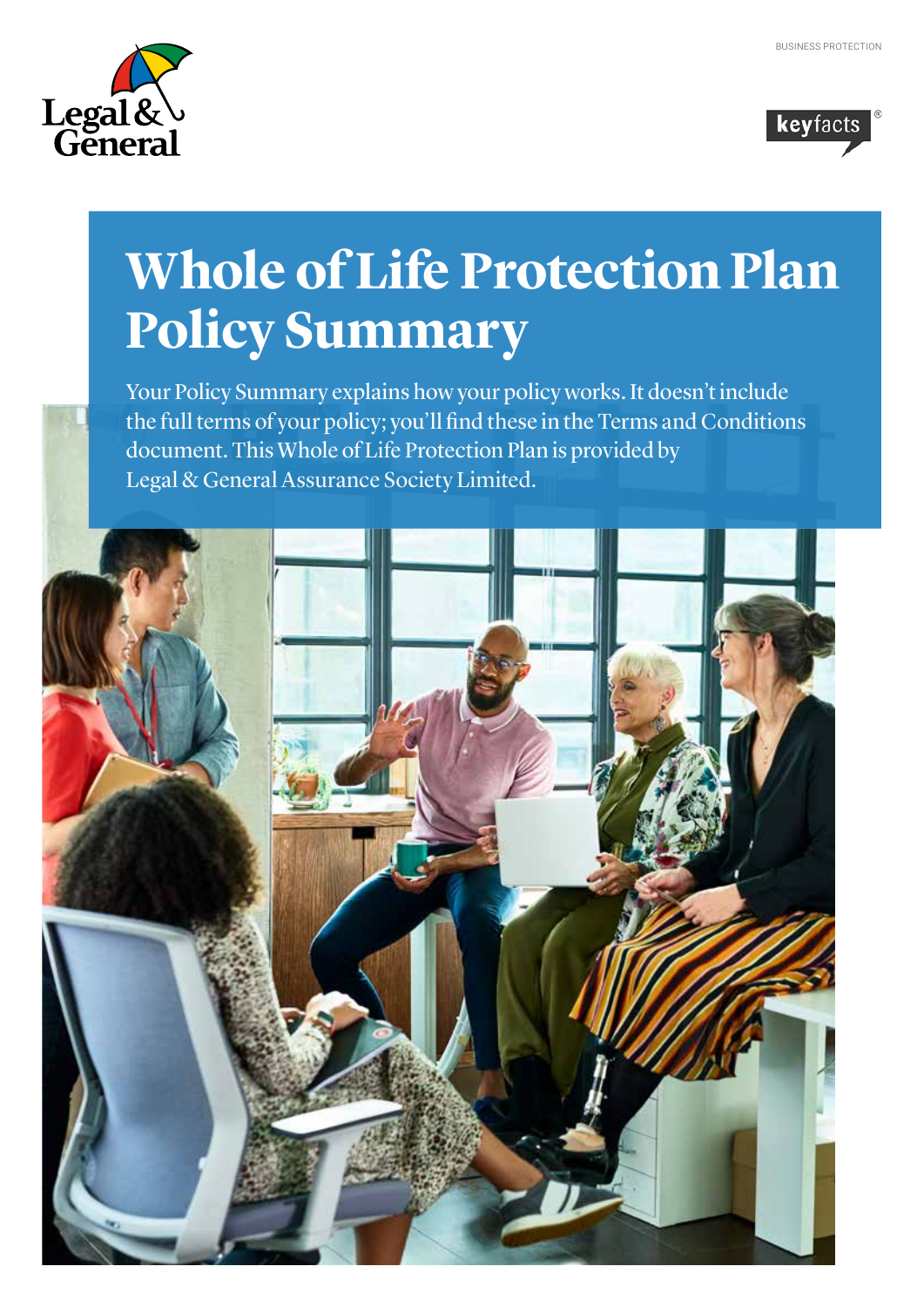

This policy is designed to give you the type and amount of cover you choose for the rest of your life.

After you take out a policy we'll send you a Policy Schedule. This will show the details of your cover. If something isn't included, it may be because you didn't choose it, it wasn't available, or we had to exclude it to offer you cover.

You should check your policy from time to time to make sure it still meets your needs and provides the right level of cover.

The following cover options may not be available to everyone. This will depend on how you apply and the life insured's personal circumstances.

When we say 'you' or 'your' we mean the owner(s) of the policy who is/are legally entitled to receive the amount of cover when a valid claim is made. This may include trustee(s), assignee(s) or personal representative(s) (where appropriate) and may be the life insured.

When we say 'life insured' we mean the person whose life is covered under the policy. If there is more than one life covered then this definition covers all lives insured.

### **How your cover works**

Our Whole of Life Protection Plan is designed to cover the life insured for the rest of their life and pay out a lump sum when they die. You will need to ensure that you will be able to pay the premiums for the rest of the life insured's life as they will be payable up until their death.

Once the lump sum has been paid the policy will end and no further benefits or premiums will be payable.

This policy can cover just one person (single policy) or it could cover two people (joint policy).

#### **Single life cover**

Single life cover will cover one person and pay out a lump sum when they die.

#### **Joint life cover**

If joint life cover is chosen then two people will be covered. We will still only pay out the amount of cover once, but you can choose whether this is paid when the:

- first person covered dies (joint life first death), or
- when both people covered have died (joint life second death).

The policy has no cash-in value at any time.

## **Cover type**

You may be able to choose between the following types of cover:

#### **Level cover:**

Your amount of cover will stay the same throughout the length of the policy.

#### **Increasing cover:**

The amount of cover will increase each year in line with the change in inflation, using the Retail Prices Index (RPI), up to a maximum of 10%. You cover won't increase if the change to the RPI is 1% or less.

If you decline the increase at review we won't offer you this option again.

i) More information about types of cover can be found in the Policy Terms & Conditions.

#### **Who can apply?**

You can apply for cover if:

- the life insured is a UK resident; and,
- the life insured is aged between 18 to 84.

The policy will continue until the life insured dies.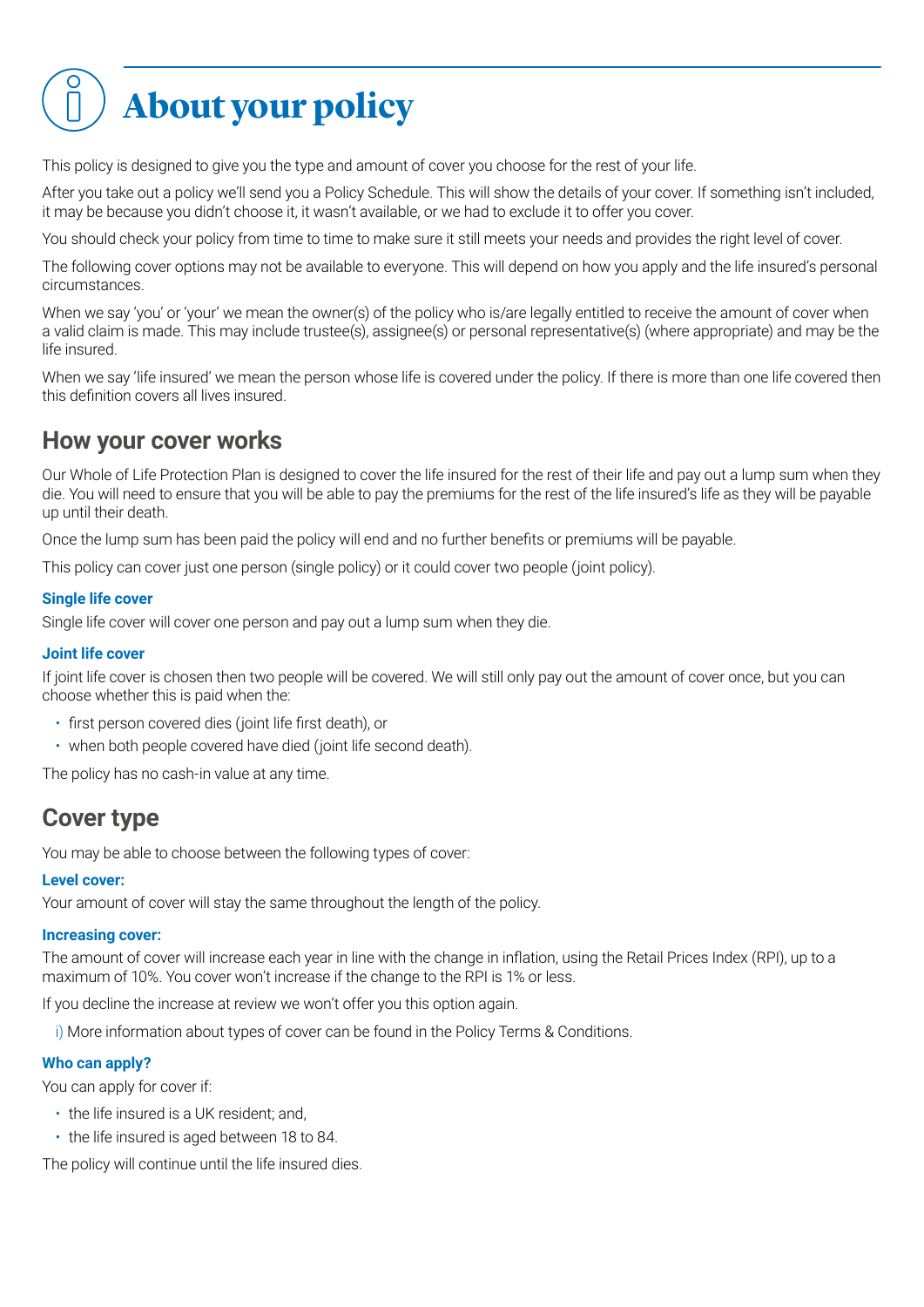# **About your policy (continued)**

## **Premiums**

If you are given the option when you apply, you can choose:

#### **Guaranteed premiums:**

The premium you pay will stay the same throughout the length of the policy unless you make changes to your policy.

#### **Increasing cover:**

If you choose increasing cover the premium you pay will increase each year in line with the change in inflation, using RPI multiplied by two.

If change to the RPI is less than 1% your premium will stay the same until the next review.

i) For more information see the Policy Terms & Conditions.

How much you pay will depend on your needs and individual circumstances. We'll confirm the premium before your cover starts. Premiums are payable for the rest of the life insured's life.

i) If you stop paying premiums your cover will end 30 days after the first missed premium.

## **Key features and benefits**

## **Additional benefits**

#### **Before cover starts:**

If you apply for cover but we need to assess the application, Accidental Death Benefit is included for no extra cost. This cover could pay out the lower of the required cover amount or £300,000 (between all applications) if the life insured was to die as a result of an accident.

Accidental Death Benefit starts from when we receive the application for up to 90 days.

i) An accident is defined as a person dying after sustaining bodily injuries caused by accidental, violent, external and visible means, which is the sole and independent cause of death, where the death occurs within 90 days of such an accident taking place.

The cover ends when we accept, postpone or decline the application. If the life insured is covered by another policy with us they will not be eligible for Accidental Death Benefit.

The amount of cover will only be paid once, either under Accidental Death Benefit or the policy itself.

#### **Waiver of premium:**

If available when you apply, you can choose to add Waiver of Premium to the cover for an extra cost. With this benefit you won't have to pay the premiums after 26 weeks if the life insured becomes incapacitated. The life insured will need to meet our definition of incapacity to enable you to claim.

i) For more information see the Policy Terms & Conditions.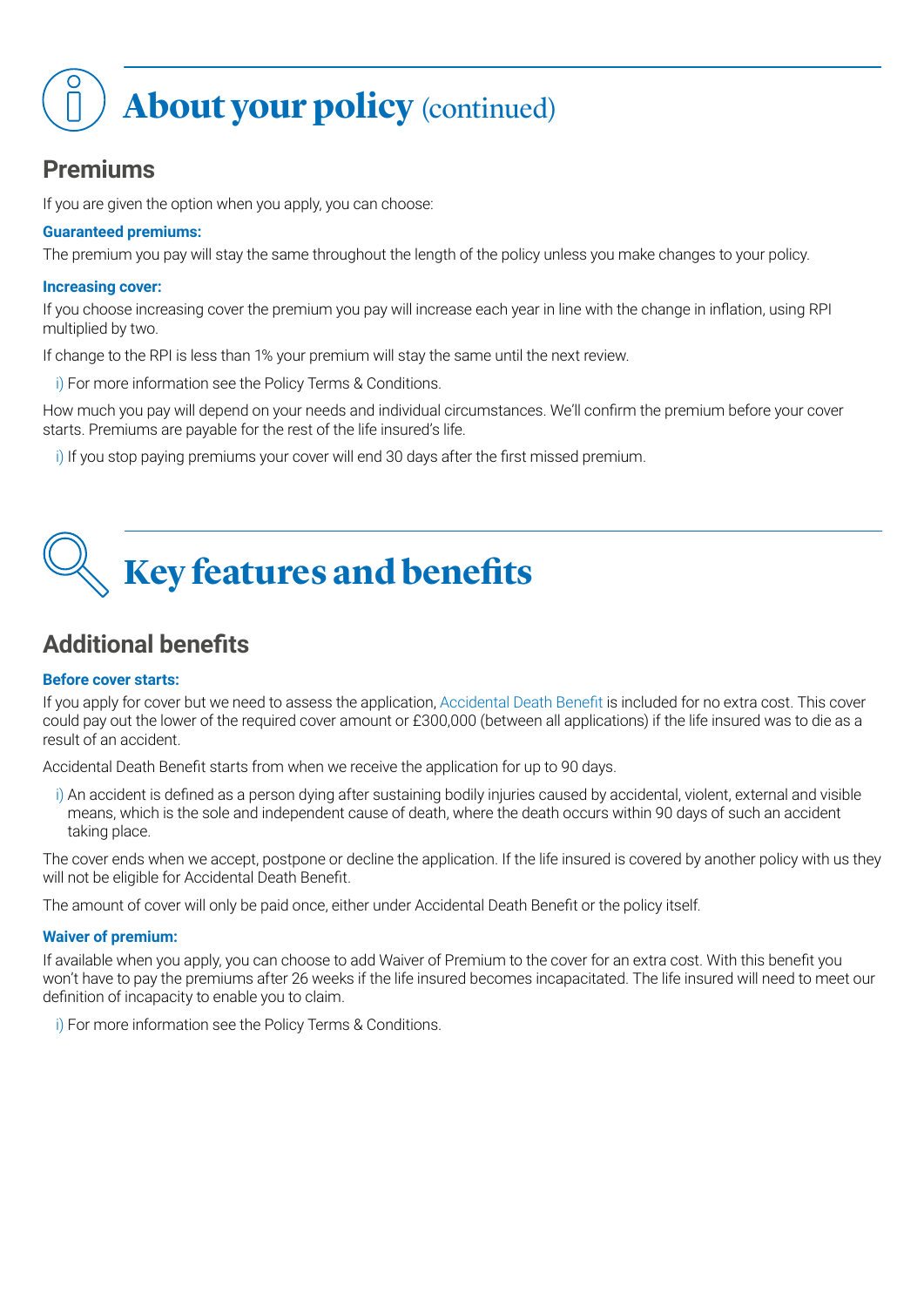## **Key exclusions and limitations**

### **When the cover won't pay out?**

- **X** If within the first year of the policy, the life insured's death is caused by suicide or, intentional and serious self-injury or an event where, in our reasonable opinion, the life insured took their own life.
- X If the life insured does not give us full and honest answers to the questions we ask before the policy starts.
- X If some elements of cover are restricted based on the information the life insured gives us, as detailed in the Policy Schedule.
- X If this policy ends because you've stopped paying the premiums.

In addition to the above, the life insured will not be covered by Accidental Death Benefit if death is caused by:

- X Suicide, intentional and serious self-injury or, an event where in our reasonable opinion, the life insured took their own life.
- *X* Taking part or attempting to take part in a dangerous sport or pastime or in any aerial flight other than as a fare paying passenger on a licensed airline.
- **X** Committing, attempting or provoking an assault or criminal offence.
- *X* War (whether declared or not), riot or civil commotion.
- **X** Taking alcohol or drugs (unless these drugs were prescribed by a registered doctor in the United Kingdom).
- *X* Accidents that happened before you applied.



You may be able to increase the cover without the need for any further medical information on certain life events. You can also ask to make other changes such as decreasing the cover amount and changing your premium payments from monthly to yearly. We'll let you know whether this is possible when we receive your request. To do this we may need to set up a new policy and your premium may need to change.

i) For more information, please read the Policy Terms & Conditions.

#### **What is the overall cost of the policy?**

This policy is designed to last for the rest of the life insured's life, as there's no fixed term we can't tell you exactly how much you'll pay over the course of your policy.

As an example, if you pay a premium of £50 a month for 30 years then the total amount of premiums you will have paid will be £18,000.

This figure may be different from what you will pay depending on:

- how long the life insured lives for, and
- if your premium has changed as a result of making changes to the policy or a change in the amount of cover in line with inflation using the changes in the Retail Prices Index.

It's important to check the policy from time to time to make sure it still meets your needs and provides the right level of cover.

#### **Are pay outs taxed?**

Any pay out that we make should be free from UK Income Tax and Capital Gains Tax. The Government may change this tax position at any time. If the policy is written under a suitable trust, the amount of cover payable on death should not form part of the estate for Inheritance Tax purposes. For more information on setting up a trust please contact us or speak to your financial adviser.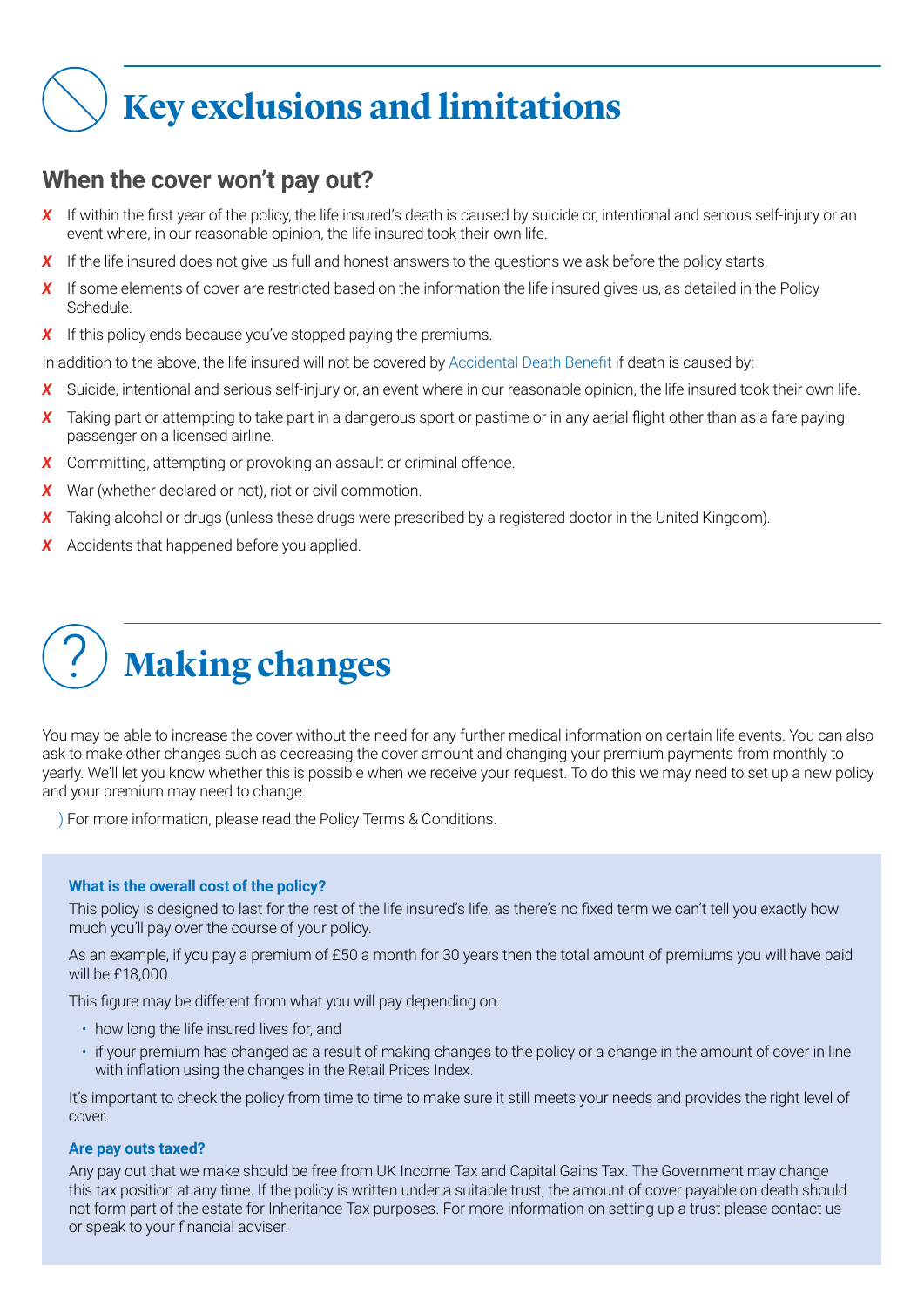#### **Can I cancel my policy?**

Once you've received the Policy Schedule, you have 30 days to change your mind. If you cancel within this time, we'll refund any premiums paid. Please refer to our contact details below.

#### **How do I make a complaint?**

We take complaints seriously, if you're unhappy about any aspect of the service you've received from us, or you'd like a copy of our complaints procedure, please refer to our contact details below.

If you're not happy with our response, you may be able to take your complaint to The Financial Ombudsman Service.

The Financial Ombudsman Service Exchange Tower, London, E14 9SR Telephone: 0800 023 4567 or 0300 123 9123.

Email: complaint.info@financial-ombudsman.org.uk

Website: www.financial-ombudsman.org.uk

#### **How do I make a claim?**

Please refer to the contact details below.

#### **Financial Services Compensation Scheme**

We're covered by the Financial Services Compensation Scheme (FSCS). You may be entitled to compensation from the scheme if we cannot meet our obligations. Whether or not you are able to claim and how much you may be entitled to will depend on the specific circumstances at the time. For further information about the scheme please contact the FSCS at www.fscs.org.uk or call them on 0800 678 1100.



| <b>Reason for contact</b>                                         | <b>Phone number &amp; email address</b>                                                    | <b>Contact address</b>                                                                                       |
|-------------------------------------------------------------------|--------------------------------------------------------------------------------------------|--------------------------------------------------------------------------------------------------------------|
| • General enquiries<br>• Cancel your policy<br>• Make a complaint | 0370 010 4080 $*$<br>Monday to Friday 9am to 5pm<br>protection.customerenquiries@landg.com | Legal & General Assurance<br>Society Limited,<br>City Park,<br>The Droveway,<br>Hove<br>East Sussex, BN3 7PY |
| • Death claims<br>• Waiver of premium                             | 0800 137 101 $*$<br>0800 027 9830*<br>Monday to Friday 9am to 5pm<br>MyClaim@landg.com     |                                                                                                              |

\*We may record and monitor calls. Call charges will vary.